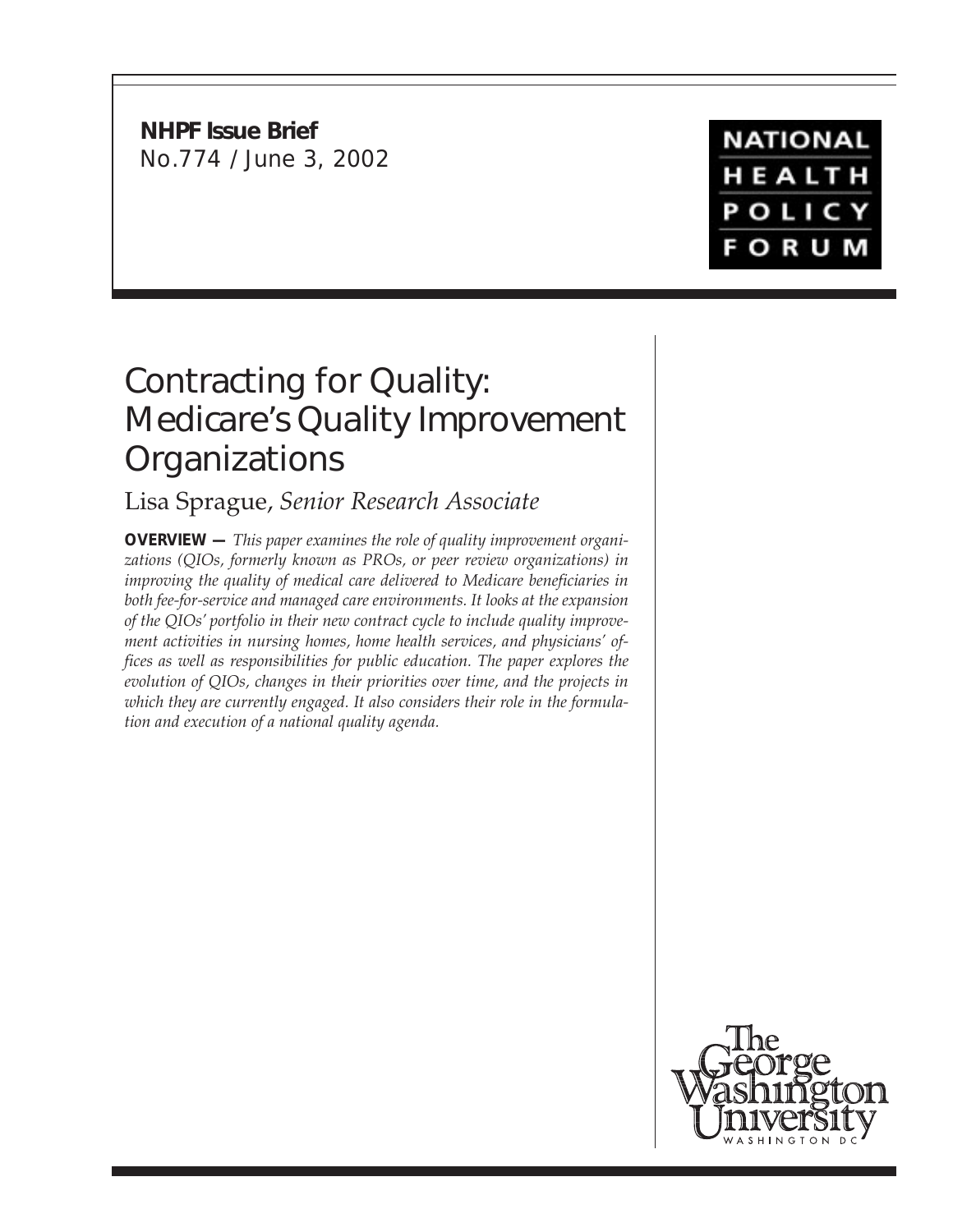# Contracting for Quality: Medicare's Quality Improvement **Organizations**

Quality is a notoriously difficult matter to legislate, especially when it comes to health care. The market is complicated, financing is painfully channeled, and the science base is evolving more rapidly than medical practice can accommodate. Despite these difficulties, however, the quest continues, for—as the Institute of Medicine (IOM), RAND, and the Dartmouth Center for the Evaluative Clinical Sciences keep pointing out clinical quality in the United States is not all that it could or should be. Many demonstration projects, one approach to improving quality, have been proposed and a number are already implemented. Some policymakers have called for another approach, the establishment of a new federal quality agency.

The federal budget already funds numerous quality activities across multiple agencies. The Department of Health and Human Services (DHHS) participates in public-private partnerships such as the National Quality Forum and FACCT (the Foundation for Accountability) and oversees a network of organizations to foster quality care in Medicare. For decades, the government has also funded endeavors to address quality issues at the local, practice level. Today, each state has a quality improvement organization (QIO) that contracts with Medicare to monitor and improve the care delivered to beneficiaries.

Each QIO operates under a contract known as a "statement of work," governed by extensive portions of Titles 11 and 18 of the Social Security Act, Part B, as amended by the Peer Review Improvement Act of 1982. Specific QIO tasks fall under three areas of responsibility, as provided in the act and reiterated in the statement of work:

■ Improve quality of care for beneficiaries by ensuring that beneficiary care meets professionally recognized standards of health care.

■ Protect the integrity of the Medicare trust fund by ensuring that Medicare only pays for services and items that are reasonable and medically necessary and that are provided in the most appropriate (for example, economical) setting.

■ Protect beneficiaries by expeditiously addressing individual cases, such as beneficiary complaints, provider-issued notices of noncoverage, EMTALA (Emergency Medical Treatment and Active Labor Act) violations ("dumping"), and other statutory responsibilities.

**National Health Policy Forum** 2131 K Street NW, Suite 500 Washington DC 20037

202/872-1390 202/862-9837 [fax] nhpf@gwu.edu [e-mail] www.nhpf.org [web]

**Judith Miller Jones** *Director*

**Judith D. Moore** *Co-Director*

**Michele Black** *Publications Director*

NHPF is a nonpartisan education and information exchange for federal health policymakers.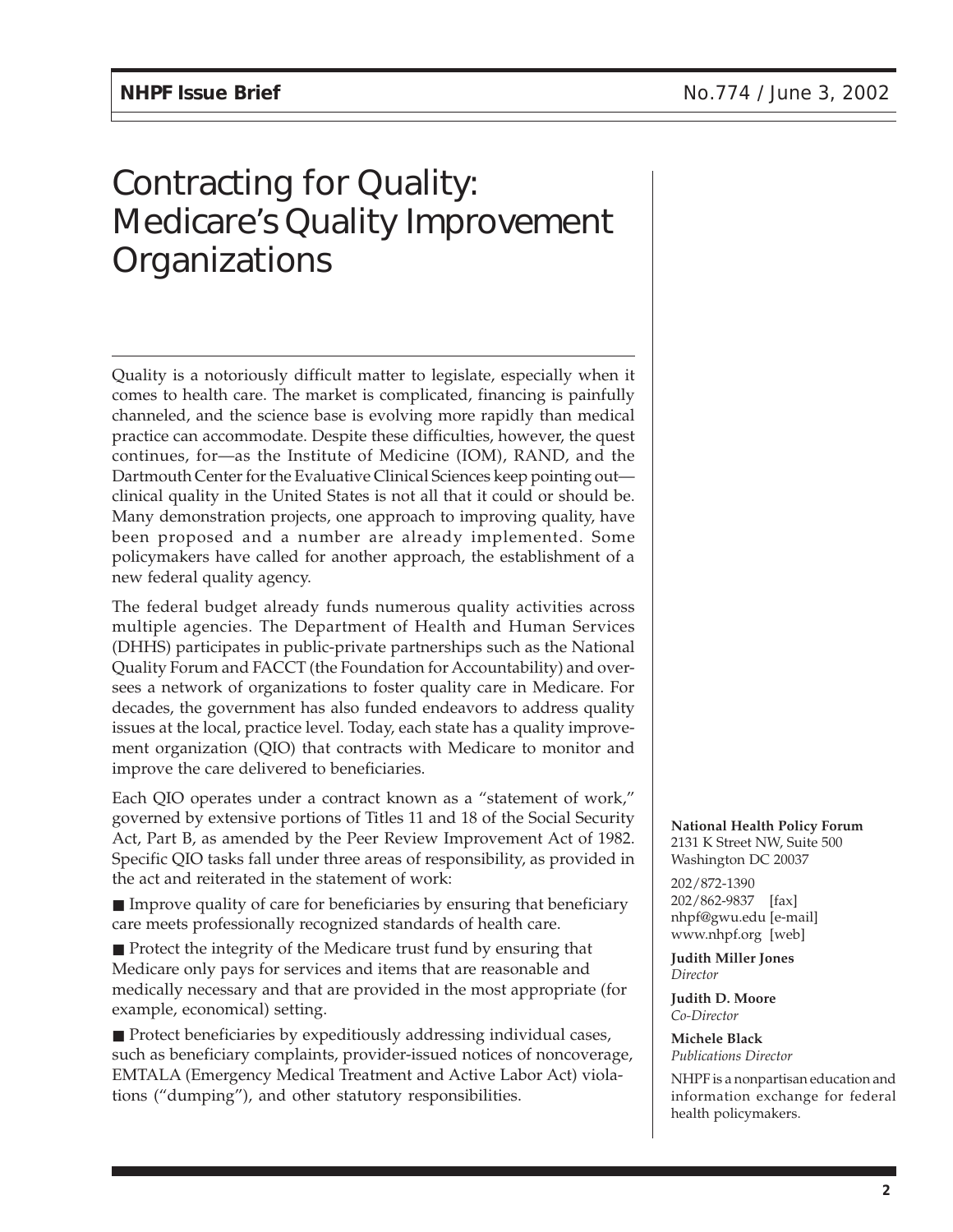Within this statutory framework, emphases can vary. In the Clinton administration, weight was placed on statewide hospital quality improvement projects, shifting somewhat toward payment integrity in the second term. Thus far, the Bush administration's emphasis appears to be on expanding QIO activities in care settings beyond hospitals and educating the public on the availability and value of quality information. Many find the addition of thousands of new providers and the need to track new sets of quality indicators difficult to reconcile with the funding cut incorporated in the president's budget.

## **BACKGROUND**

#### **Early Development**

Since Medicare's enactment in 1965, Congress has made a series of efforts to establish organized quality assurance for Medicare beneficiaries. The first foray (which occurred between 1970 and 1975) was the establishment of experimental medical care review organizations (EMCROs), voluntary associations of physicians who reviewed inpatient and ambulatory care services provided by Medicare and Medicaid. Overseen and funded by the National Center for Health Services Research (a predecessor agency to today's Agency for Healthcare Quality and Research), the EMCROs' mission was to encourage physicians to work together and to develop better methods of assessing and assuring quality of care. $<sup>1</sup>$ </sup>

Meanwhile, rising program costs generated concerns that the federal government lacked an effective mechanism to identify and deter hospitals and physicians who were responsible for unnecessary or substandard care.2 Legislation first introduced in 1970 became the basis for a 1972 amendment to the Social Security Act creating professional standards review organizations (PSROs). Proponents felt that utilization and quality determinations should be entrusted to physicians with expertise in local practice patterns, not to insurers such as Medicare's fiscal intermediaries (which had previously borne sole responsibility for deciding whether care should be paid for). PSROs were charged with determining for reimbursement purposes whether services were medically necessary, provided in accordance with federal standards, and rendered in the appropriate setting. Framers of the legislation saw their primary mission as reducing the use of unnecessary or inappropriate services that, under a cost-based reimbursement model, were presumed to be driving up costs.<sup>3</sup>

PSRO activities included hospital utilization review, development of hospital discharge data, the conduct of medical care evaluation and quality review studies, and the construction and analysis of hospital and physician practice profiles. The central mechanism was case review—for which panels of physicians were paid an hourly rate—and the basis for decisions regarding appropriateness and necessity was professional judgment.

**PSROs were charged with determining whether services were medically necessary, provided in accordance with federal standards, and rendered in the appropriate setting.**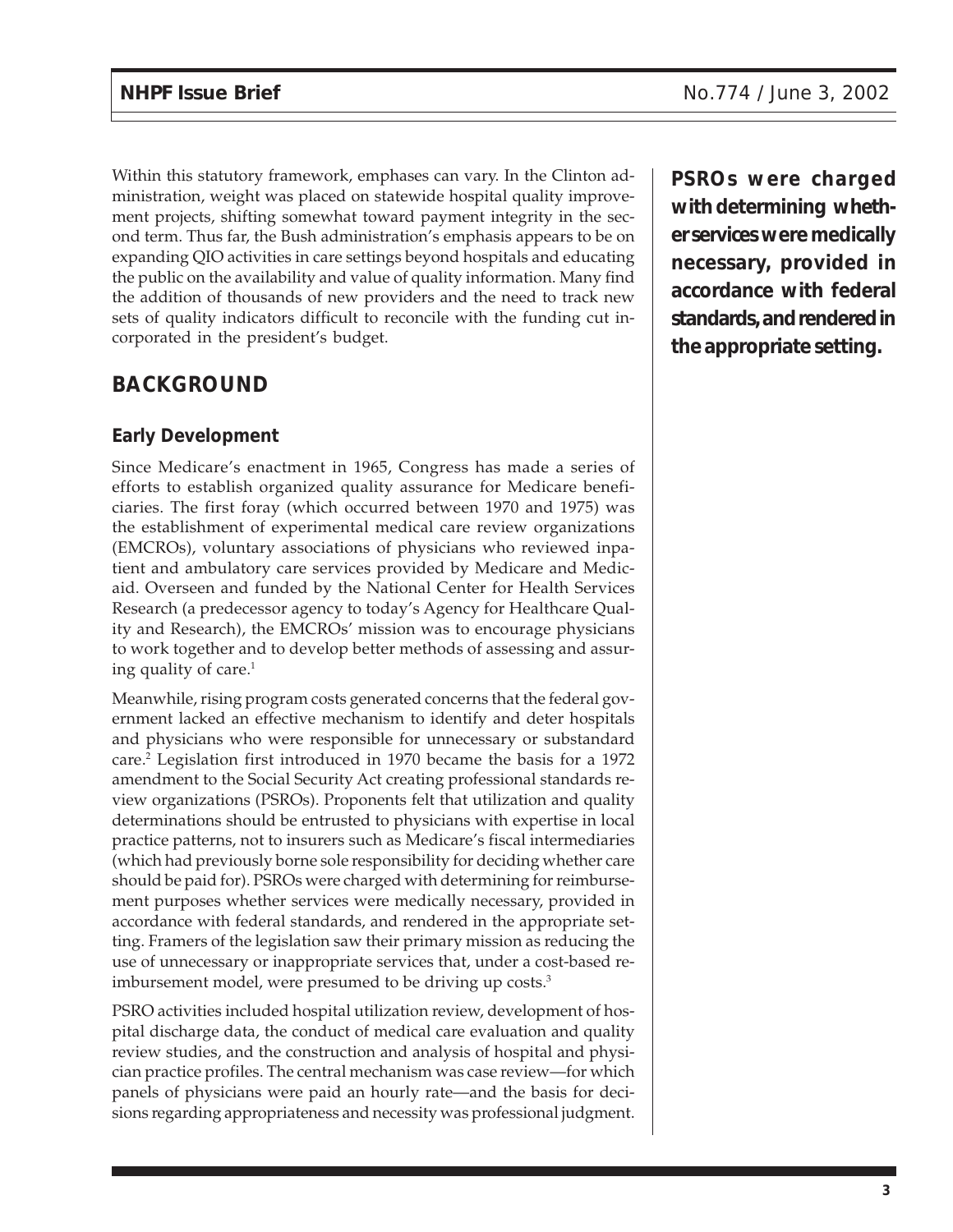In effect, the process was geared more to punishing "bad actors" than to encouraging systemic improvement.

The Health Care Financing Administration (HCFA) in DHHS also regarded PSROs as enforcers rather than ambassadors. In a program evaluation published in 1980, the agency described PSROs as "formalized externally authorized and mandated local physician organizations expected to function as a regulatory system exercising control via performance evaluations tied to financial and professional sanctions."4 However, the PSROs were not permitted to impose sanctions directly, only to make recommendations to HCFA. Moreover, their localized character may have vitiated their enforcement zeal, in that reviewing physicians would in many cases have had relationships with those under review.

When Medicare adopted prospective payment for hospitals in 1983, PSROs were replaced by the cumbersomely named Medicare utilization and quality control peer review organizations—called peer review organizations (PROs) for short—which Congress envisioned as a leaner and more efficient review mechanism. Where there had been at one time as many as 300 PSROs, there would be 54 PROs, one for each state and territory. Contracts were to be awarded on the basis of competitive bidding rather than as grants, and the funding cycle lengthened from one year to two (later three). Program costs were to be paid from the Medicare trust fund rather than through the appropriations process. Where PSROs had to be physician-sponsored organizations, PROs had the option to be physician-access organizations, that is, organizations with a sufficient number of physicians available to them to ensure adequate review capability. Local physicians were no longer permitted to review their colleagues and competitors.<sup>5</sup>

The PRO mission was still to review the medical necessity, reasonableness, and quality of care and the appropriateness of care setting. The first contract cycle or "statement of work" (1984 to 1986) emphasized utilization review, focusing on hospital admissions, readmissions and transfers, accuracy of coding, and medical necessity. Under pressure from Congress, the second statement of work added more quality review responsibilities. Quality review and utilization review were both watchdog activities that could be (and frequently were) perceived by providers as adversarial and/or inappropriate ("cookbook medicine").

Reviews of PRO effectiveness over time were mixed. In the Omnibus Budget Reconciliation Act of 1986, Congress required the PROs to dedicate substantial effort to quality monitoring and instructed the secretary of health and human services to contract for an IOM study of quality review in Medicare that would include an examination of current methods. The ensuing IOM report found PROs commendable in some respects, but seriously limited. It concluded by recommending that the program be revamped in such a way that its real—not just ostensible—focus would be quality assurance, with more emphasis on patient outcomes, provider communications, and episodes of care extending beyond the hospital. **Reviews of PRO effectiveness over time were mixed.**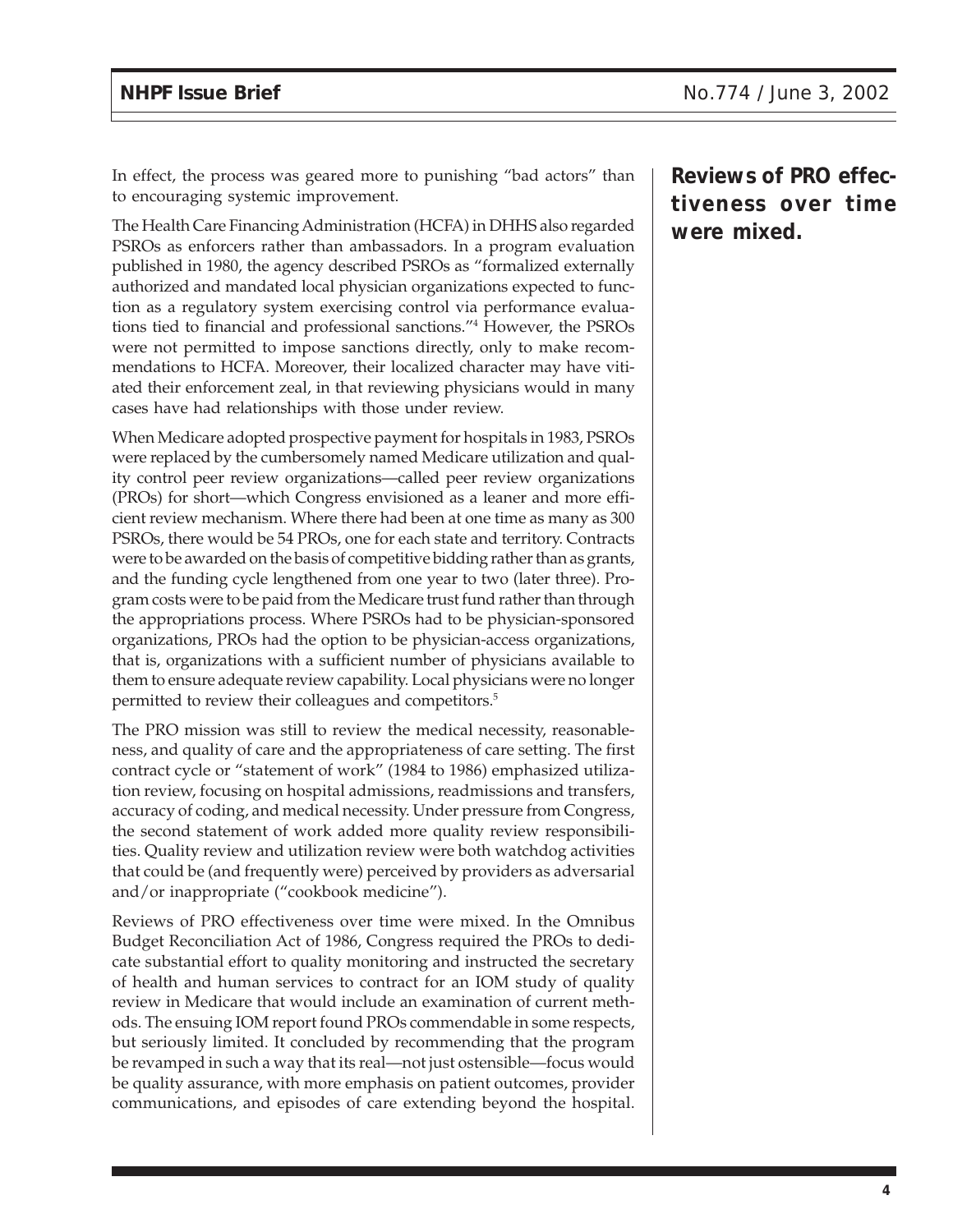The IOM characterized PROs as "inclined toward reaction, external inspection, and regulation," and called for a redesign that would "be more proactive in data collection and feedback and...actively foster professionalism and internal quality improvement."6

#### **The Health Care Quality Improvement Program (HCQIP)**

The next stage in PRO evolution was hatched in HCFA. Agency official Stephen F. Jencks, M.D., and Administrator Gail Wilensky, Ph.D.,<sup>7</sup> reported in the *Journal of the American Medical Association* in August 1992 that the agency was reshaping its approach to improving care for Medicare beneficiaries along the lines envisioned by the IOM, the goal being "to move from dealing with individual clinical errors to helping providers to improve the mainstream of care."8 For PROs, the primary role was to be technical assistance.

Incorporated in the new initiative were new data systems, pilot projects for PROs in new collection and analysis techniques, and training in working with hospitals and physicians to develop local QI projects. As Jencks and Wilensky significantly noted, "The HCQI initiative can only reach its potential if HCFA, the PROs, and the hospital and medical communities work together, because fear and adversarial relations will cripple quality-improvement efforts."

The first major HCQIP project was the Cooperative Cardiovascular Project, designed to improve care for Medicare patients with acute myocardial infarction (AMI). A committee convened by HCFA and the American Medical Association designed quality indicators heavily based on clinical practice guidelines developed by the American College of Cardiology and the American Heart Association. PROs in four states refined the indicators, developed data collection instruments and computer algorithms, abstracted data from medical records, and evaluated the results for each quality indicator. The PROs then shared the results with providers in their states and encouraged the adoption of QI plans. Over the project period (1992 to1996), performance on all quality indicators improved significantly in all four pilot states.<sup>9</sup>

In the fifth contract cycle (1996 to 1999), PROs implemented the Cooperative Cardiovascular Project and similar projects in hospitals across the country. In 1999 (the beginning of the sixth contract cycle), HCQIP projects became national, and every PRO was required to produce measurable statewide improvement in the clinical areas of breast cancer, diabetes, heart failure, pneumonia, and stroke as well as AMI. Each PRO was required to work on projects in all six areas. At the same time, PROs were responsible for developing and executing local QI projects and QI projects in conjunction with Medicare+Choice organizations (M+COs) in states where there are M+C options. (The division of QIO effort between the fee-for-service and M+C realms is prescribed in statute as equivalent on a per-enrollee basis.) Overarching objectives included the development

**The HCQIP goal was "to move from dealing with individual clinical errors to helping providers to improve the mainstream of care."**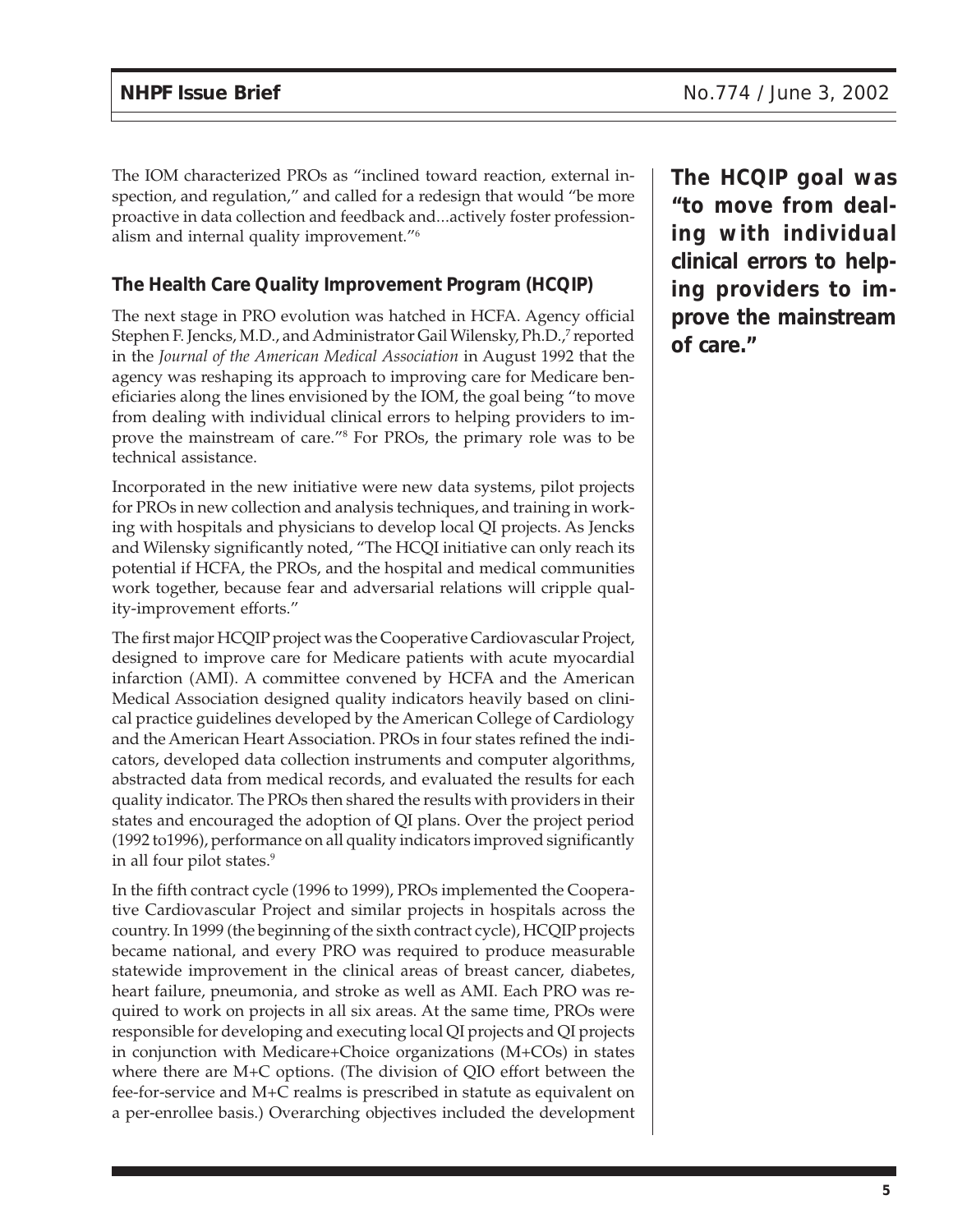and testing of QI projects in nonhospital settings and the reduction of the disparity of care provided to beneficiaries in disadvantaged population groups.

As of this writing, the Centers for Medicare and Medicaid Services, or CMS (formerly HCFA) had released performance results for 36 states on the 22 HCQIP indicators. All states are evaluated quantitatively on all measures, with success measured by assessing changes in statewide baselines (as calculated by CMS) over a period of time. Presented as percentage improvement in the failure rate, the figures vary from state to state and by condition, ranging from 100 percent improvement—that is, a failure rate of zero—on some conditions to declines of several percentage points on others.

Overall, improved quality was documented on 20 of the indicators (the exceptions being smoking cessation counseling while hospitalized for AMI and blood culture before administering antibiotics to pneumonia patients) and all states showed improvement on a majority of the indicators. The evaluation formula takes some account of the relative ease of improving against a poor initial baseline performance and the difficulty of improving when performance is already very good.

The waxing emphasis on quality improvement and collaboration as the heart of the PROs' mission was paralleled by an evolution in oversight and evaluation philosophy. As then-Deputy HCFA Administrator Michael Hash said in a speech about the sixth statement of work, "PROs are focused on achieving state-wide improvements in [the specified clinical areas]. In return, we have relaxed most of the procedural requirements of previous contracts. We are paying for results and leaving PROs to work with their local partners in the way that the partnerships determine will be the most effective."10

Participation in QIO-sponsored projects is entirely voluntary on the part of hospitals and other providers. What QIOs offer as incentives are reliable, real-time feedback on individual performance and comparison data on statewide performance benchmarks, along with educational materials, clinical and analytical tools, and information exchange opportunities. QIO leaders are united in a belief that most providers are eager to improve the care they deliver if they can do so without economic hardship or what they regard as unwarranted intrusion.

#### **PROs into QIOs**

As noted earlier, the PROs' statutory name is long and rarely used. "PRO" is in essence a nickname that could be changed. In announcing a new nursing home quality initiative, Secretary of Health and Human Services Tommy Thompson said, "We're going to put the information on-line at www.medicare.gov and will be promoting it locally through Quality Improvement Organizations, formerly known as Medicare Peer Review

**"We are paying for results and leaving PROs to work with their local partners in the way that the partnerships determine will be the most effective."**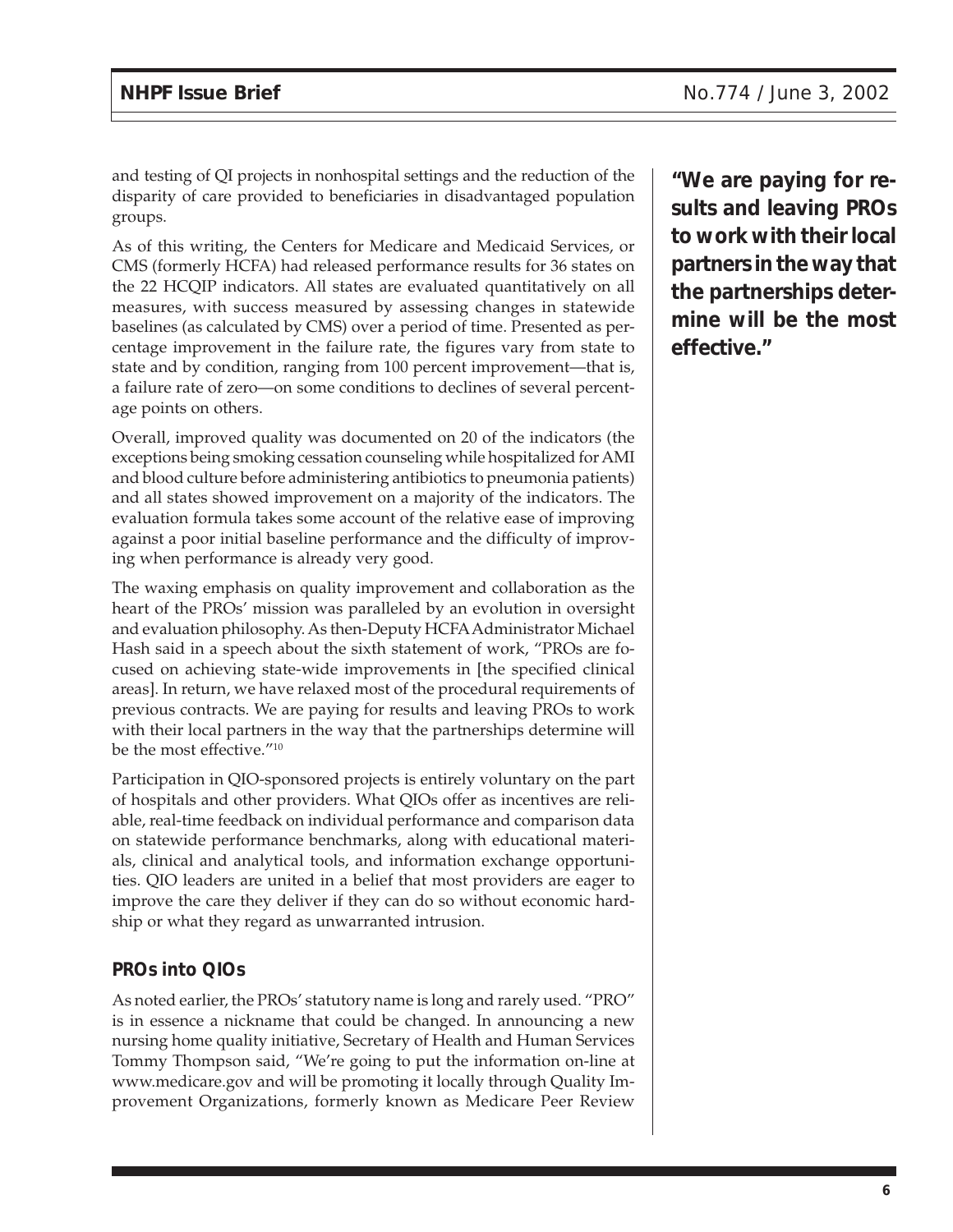Organizations." The QIO moniker, already employed by the American Health Quality Association (AHQA, the PRO/QIO trade group), was echoed in the president's budget proposal and is slated to be made "official" in the *Federal Register* by June 1. Henceforth in this paper, "QIO" will be the term employed.

## **QIOs TODAY**

At the beginning of the seventh contract cycle, there are 37 QIOs in operation, some with multistate contracts. They are private, independent organizations, of which 33 are nonprofit and 4 are investor-owned. QIOs employ professionals who have expertise in health care quality that encompasses both clinical and analytical perspectives.

CMS divides the states into three groups for QIO contracting purposes. Requests for proposals for the seventh statement of work have been issued to the first group of 19 states. New contract dates for the three groups are staggered from August 1 to February 1. While a proposal must be submitted for each state, contract renewal is not necessarily competitive. If a QIO met the performance standards in each of the five task areas in the sixth statement of work (national QI projects, local QI projects, QI projects with M+C organizations, payment error reduction, and other mandatory activities), it will be granted a noncompetitive contract renewal. If not, as is the case with 3 of 19 in the first group, the existing QIO will have to compete for the contract. Likely competitors are multistate QIOs. The only time high-performing QIOs will have to compete for renewal is if a qualified organization within a state decides to become a contender for a contract currently held by a QIO outside the state.

In addition to their contracts with CMS, QIOs may undertake quality review, data analysis, and other tasks under contracts with other federal agencies, local and state governments, and private corporations. For example, the West Virginia Medical Institute (QIO for West Virginia and Delaware) has data management contracts with the Departments of Defense and Veterans Affairs. KePRO (Pennsylvania and Ohio) also contracts with the Department of Defense, in this case providing oversight for the TriCare program. IPRO (New York) was awarded a contract to audit Medicare HEDIS (Health Plan Employer Data and Information Set)<sup>11</sup> data and convene a Geriatrics Measurement Advisory Panel for the National Committee for Quality Assurance.

QIOs are also active in the Medicaid program. States are required to contract with external quality review organizations (EQROs) to evaluate the care provided to enrollees in Medicaid managed-care programs. Forty states have such programs, and all but four of them contract with a QIO for EQRO services (mainly medical record review).12 The reason is not simply that QIOs are conveniently located in most states. Before enactment of the Balanced Budget Act (BBA) of 1997, the federal match on

**QIOs are active in the Medicaid program.**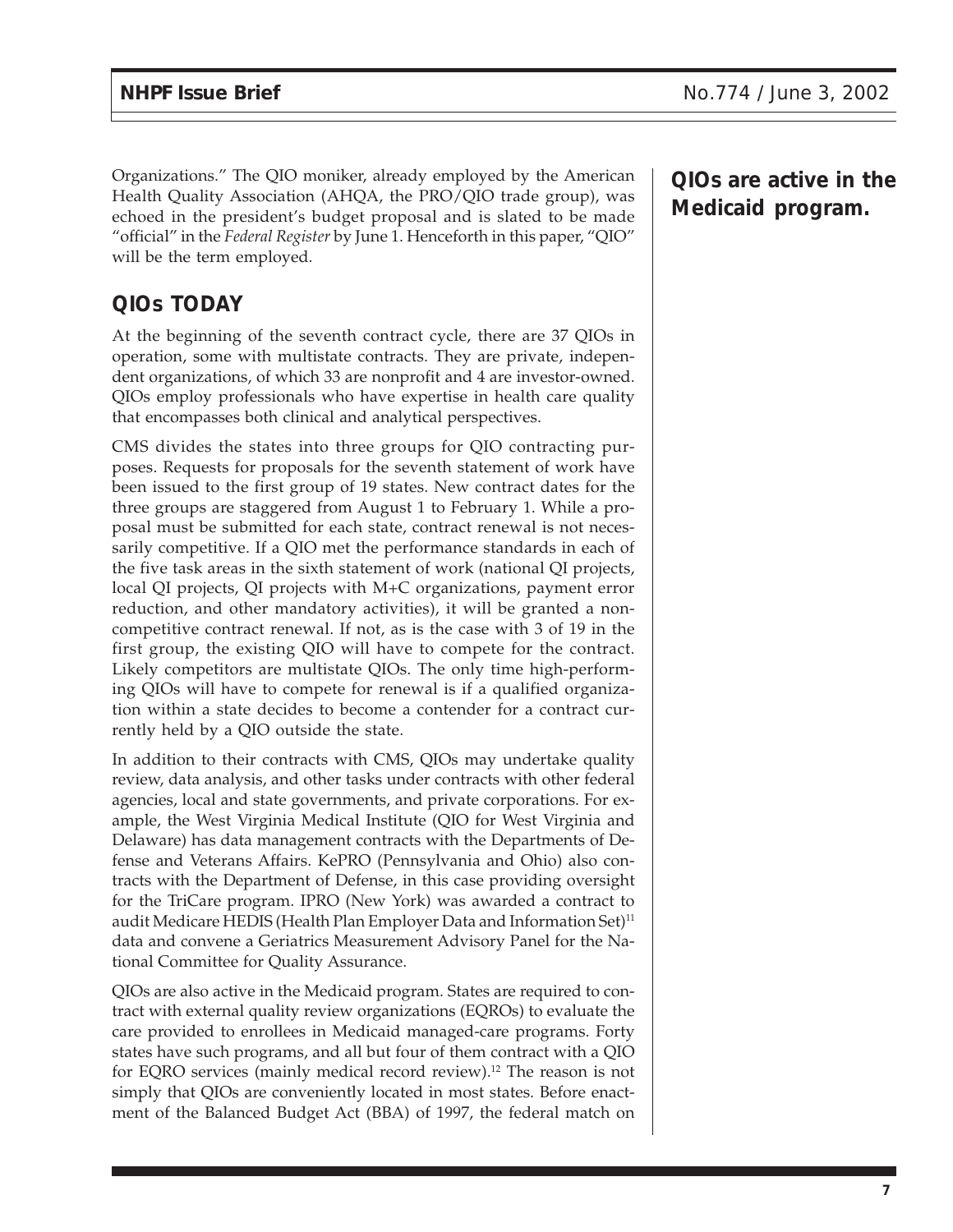activities conducted by PROs was 75 percent, while the same activities carried out by another entity were matched at only 50 percent. The BBA expanded the 75 percent category to other types of contractors, but this does not appear to have altered the behavior of states (perhaps because regulations implementing the change were long in coming).

QIOs may also have contracts to provide other services, such as preauthorization, to Medicaid programs. For example, KePRO conducts hospital and home health precertification for Florida's Medicaid program, while the Oklahoma Foundation for Medical Quality performs its own state's psychiatric precertification. Several states contract with QIOs to work with beneficiaries and providers to improve outpatient drug utilization in the Medicaid population.

### **The Seventh Contract Cycle**

As in the sixth cycle, QI projects are the heart of QIO activities. All seventh-cycle projects are on national topics, though individual project design is local. A change has occurred in clinical priorities; the areas of concentration for national projects for hospitals under this contract will be AMI, heart failure, pneumonia, and the prevention of infection following surgery. (See Figure 1, page 9, for a listing of the associated measures.)

Total direct funding to QIOs over the three years of the seventh cycle is approximately \$735 million. The proportion of funding expected to be associated with various tasks is broken out in Figure 2 (page 10). Quality improvement project activities account for 45 percent of the total, down from about 55 percent in the sixth contract cycle. However, CMS characterizes the approximately \$90 million newly allocated to public education and reporting as an integral component of its clinical performance improvement strategy.

Collaboration with providers is a theme sounded repeatedly in contract language. A requirement that overarches all tasks is this:

The QIO shall coordinate its activities with other stakeholders in the state working on comparable improvement efforts or interested in teaming with the QIO. This coordination may include creating, joining, and/or supporting partnerships with organizations with similar goals and objectives, or facilitating ongoing discussion among the various stakeholders....The goal of such coordination is to utilize resources efficiently and avoid duplication of effort and inconsistencies, which are burdensome to providers and practitioners.

Beneficiary outreach will receive additional emphasis. In addition to public education campaigns, consumer representatives are directed to be added to QIO advisory panels to advise on beneficiary needs. QIO hotlines will answer questions on beneficiary rights, quality of care issues, and preventive health measures. Many QIOs already are engaged with senior groups in their states and localities and are regular sponsors of public service announcements and other outreach activities.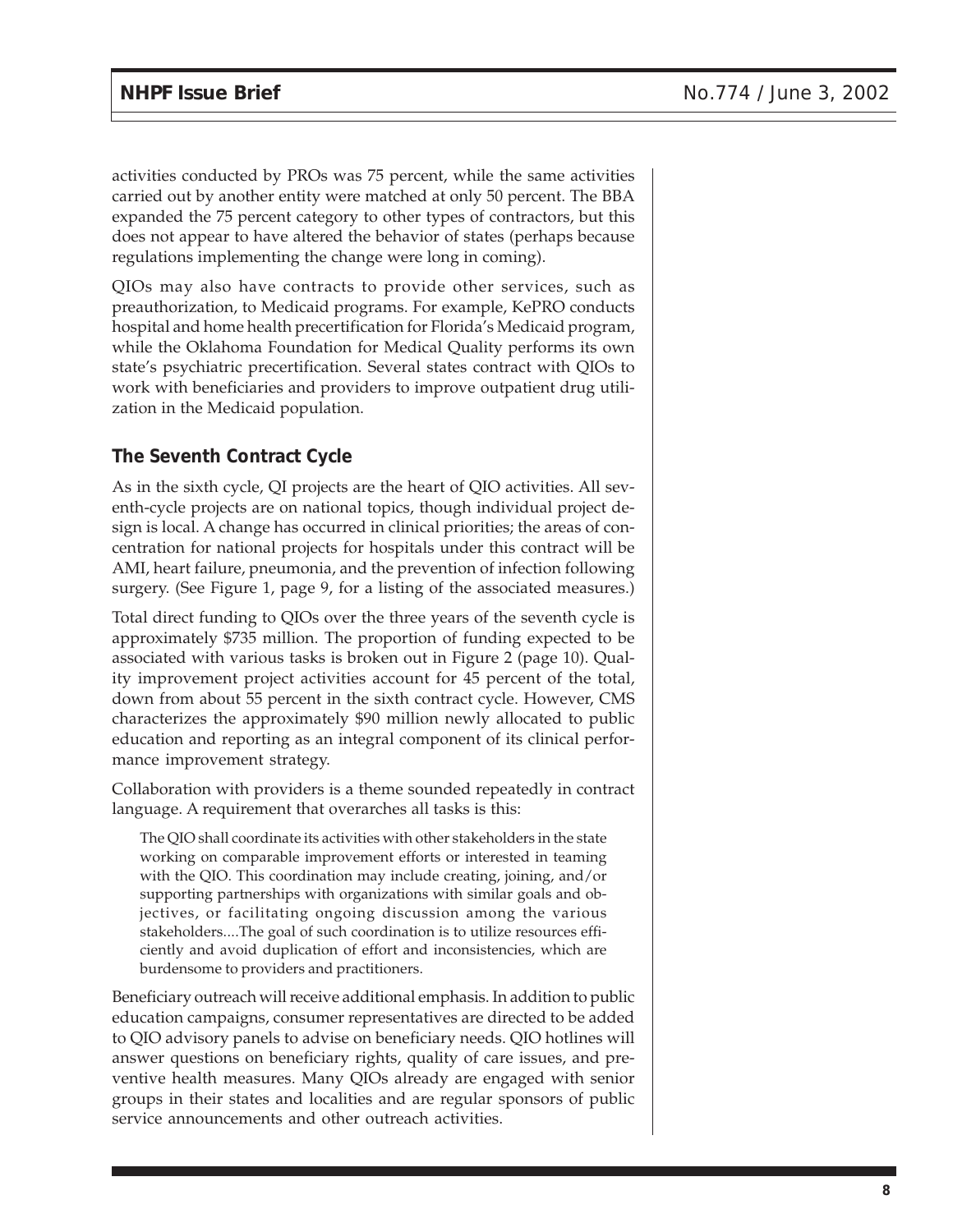#### **FIGURE 1 Measures Associated with National Quality Improvement Projects under the Seventh QIO Contract Cycle** ■ Correct prophylactic antibiotic ■ Correct timing of antibiotic administration ■ Correct duration of antibiotic administration **Quality of Care Measures Prevent Surgical Infections Quality of Care Measures Acute Myocardial Infarction** ■ Early administration of aspirin ■ Aspirin at discharge ■ Early administration of beta blocker ■ Beta blocker at discharge ■ ACE inhibitor at discharge for patients with systolic dysfunction ■ Time to initiation of reperfusion therapy ■ Smoking cessation counseling **Heart Failure** ■ Evaluation of left ventricular function before or during hospitalization ■ ACE inhibitor at discharge for patients with systolic dysfunction ■ Discharge instructions ■ Smoking cessation counseling **Pneumonia** ■ Blood culture before antibiotics ■ Time to initial antibiotic administration ■ Administration of antibiotics consistent with current guidelines ■ Pneumococcal (PPV) immunization (inpatient) ■ Influenza immunization (inpatient) ■ Oxygenation assessment within 24 hours of hospital arrival ■ Smoking cessation counseling **Reduce Medication (and other) Systems Failures for Hospitalized Cardiovascular and Pneumonia Patients**

*Source: Centers for Medicare and Medicaid Services.*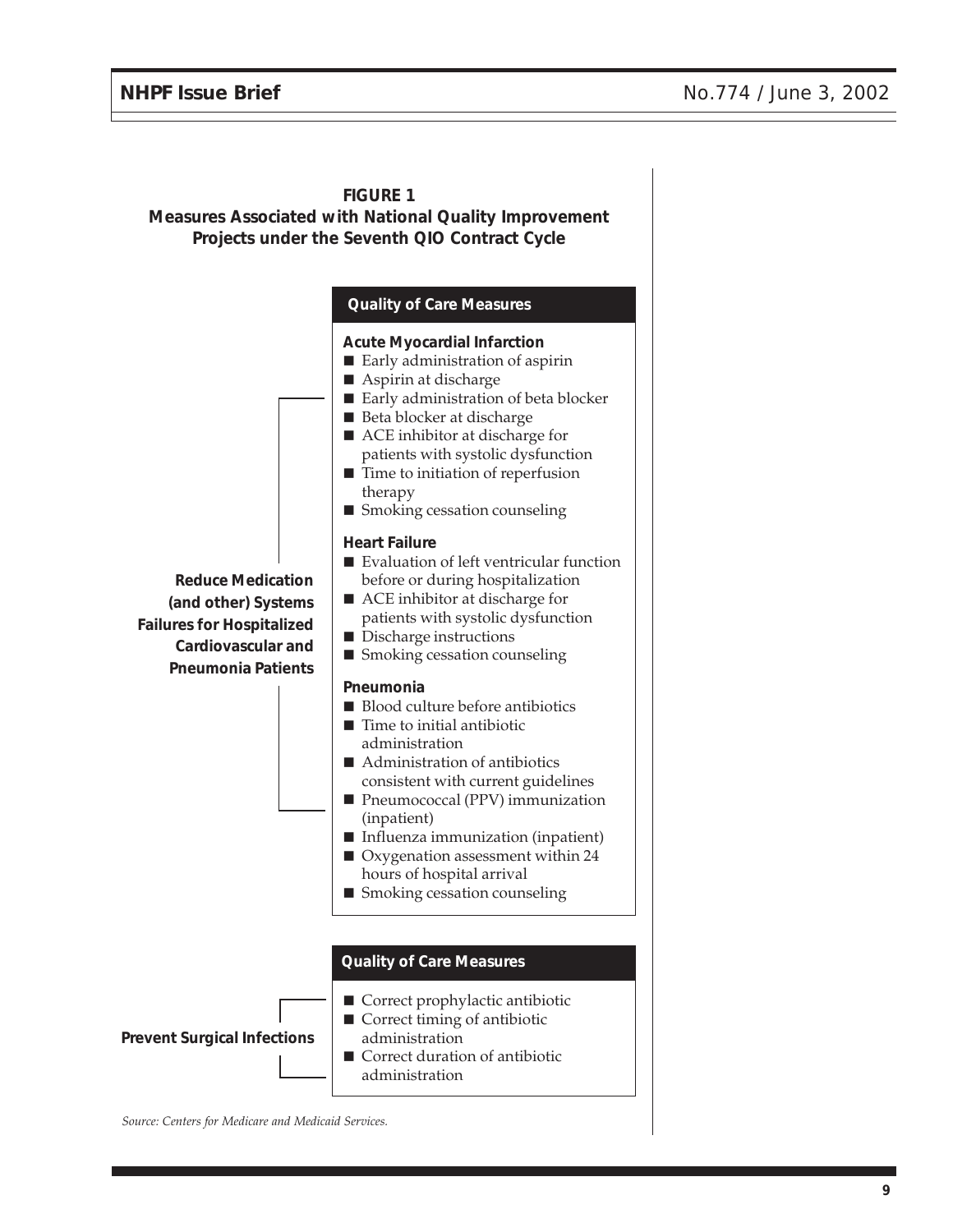



A commitment to standardization is also evident in the new statement of work. CMS has worked for several years with the Joint Commission on Accreditation of Healthcare Organizations (JCAHO) to make quality of care measures consistent, such that a hospital can collect and report the same data to the agency and the accreditor. CMS also has included in the statement of work a notice of intent to change its measures if necessary "to ensure consistency with measures promulgated by the National Quality Forum (NQF)."13 In fact, the CMS/JCAHO measures have already been submitted to the NQF for its consideration, and are included in the draft measure set being circulated to NQF members.<sup>14</sup>

With standardized data elements, CMS believes that hospitals should begin, with QIO assistance, the transition to generating their own care quality data. Up to now, QIOs have done much of the necessary abstraction and collection themselves. Although public reporting of hospitalgenerated data is not required at this time, CMS plans to have the QIOs conduct pilot studies around data collection and public reporting to inform a national strategy for public reporting by hospitals.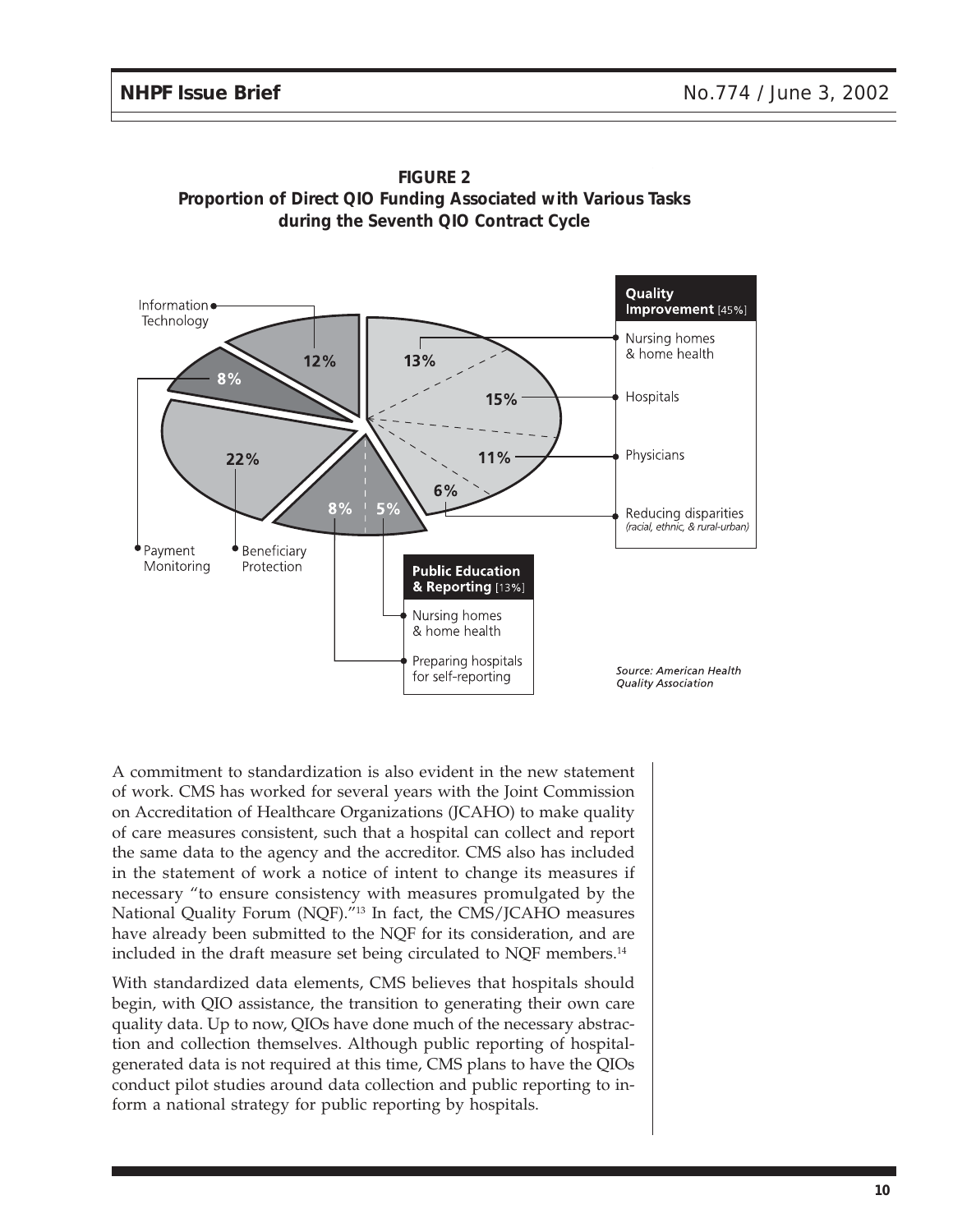Quality improvement in extra-hospital care settings is a significant consideration of the new contract. Most noticeably, QIOs have been assigned an important role in the nursing home quality improvement initiative that has become a priority for the CMS administrator. The initiative will provide comparative data on nine quality measures drawn from nursing homes' Minimum Data Set reports to CMS. DHHS released the first round of quality measurement data on facilities in six pilot states in late April. The program is slated to be active in all states as of October 2002. QIOs will provide "community-based assistance," including technical assistance to nursing homes and program promotion. Specifically, they will do the following:

■ Develop and implement a plan to partner with relevant nursing home stakeholders, such as a state's survey and certification agency, Medicaid authority, trade and professional groups, and patient advocates.

■ Offer information to all nursing homes in the state about systemsbased approaches to improve care and outcomes.

■ In consultation with stakeholders, select three to five of the publicly reported measures on which to focus efforts to improve quality of nursing home care in the state.

■ Work closely with a target group of about 10 percent of nursing homes in the state.

QIOs in 27 states have a head start on dealing with nursing home quality issues. Organizations in Arkansas, New Jersey, Puerto Rico, Texas, and Virginia have undertaken projects to reduce the incidence of pressure ulcers (one of the measures now to be reported publicly). QIOs in Alabama and Missouri have worked on reducing falls. Rhode Island has addressed pain management. QIOs in 14 states have teamed with skilled nursing facilities to increase the number of Medicare beneficiaries receiving influenza and pneumococcal vaccinations.

Enthusiasm for proceeding to more broadly based assistance is not lacking. Resources may be, QIO officials from the pilot states have cautioned. Because the industry is far behind hospitals in developing quality protocols and data management infrastructure, interest in technical assistance is likely to be quite high. Becoming expert on nine quality measures at once is a tall order. Some QIO leaders are concerned that the extensive pilot-testing that hospital measures went through has been unduly condensed. One of the criteria for admission as a hospital-based measure in the sixth statement of work was evidence that both the practitioner and the QIO could have an impact on performance; such evidence, so far at least, is missing from the nursing home initiative. The plan for full rollout in six months would not seem to allow for a great deal of reflection and fine-tuning based on the pilot.

The statement of work makes provision for outreach efforts in other sectors as well. It is anticipated that certain measures of quality will be selected for public reporting purposes from the OASIS (Outcome and

**QIOs have been assigned an important role in the CMS nursing home quality improvement initiative.**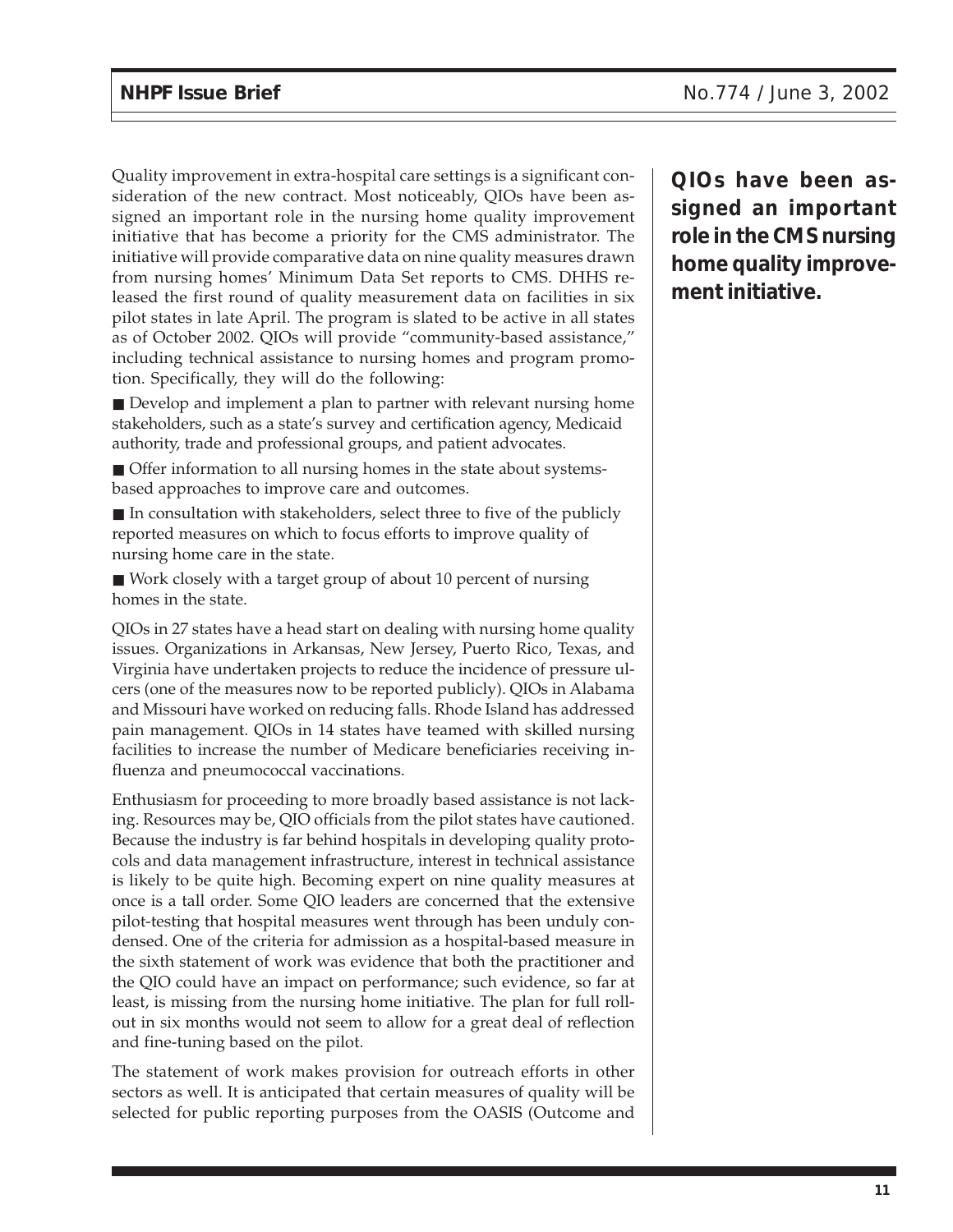Assessment Information Set) data set that home health agencies are required to use for reporting to CMS. In anticipation of this, QIOs are to begin forging relationships with stakeholders, arranging training for home health agency staff in quality improvement methodology and techniques and identifying agencies as participants (here the target is 30 percent participation).

Quality improvement projects in physician office settings target a group of physicians who collectively care for at least 10 percent of each state's Medicare beneficiaries. Quality measures on which improvement will be assessed are diabetic care (annual retinal exams, annual HbA1c testing, and biennial lipid profiling), mammography screening, and influenza and pneumococcal immunizations.

QIOs will still offer support to M+COs in carrying out the quality assessment and performance improvement projects required of them by CMS and will work to ensure consistent approaches in QI activities by all M+COs in a state. However, QIOs are expected to focus less on direct technical assistance than on involving M+COs in QI projects focused on physician-office and other outpatient care.

Beyond quality improvement, the QIOs are tasked with oversight, program integrity, and beneficiary protection duties. Many of these focus on case review, including investigation of both hospital-issued notices of noncoverage and notices of discharge and Medicare appeal rights as well as investigation of beneficiary complaints.

The Payment Error Protection Program (PEPP), a feature of the sixth statement of work that required QIOs to review cases for appropriateness of coding as well as provision of appropriate services, is all but missing from the seventh, though routine payment monitoring is provided for. CMS officials report that analysis of PEPP data indicated that the available case review methodology was really inadequate to generate meaningful error reduction. Pilot-testing of improved methodology is planned.

## **POLICY ISSUES**

The tension evident throughout the design and structure of the QIO program reflects the irresolution at the heart of quality efforts generally. Is the proper role of a quality-monitoring body to be a partner or an enforcer? Can providers be cajoled into and rewarded for improving quality, or must they be prodded and punished? A case can certainly be made for a combination of the two approaches. But having the same organization be both pal and cop presents difficulties. CMS is explicit that enforcement is a function encompassed in survey and certification, while collaborative quality improvement is the province of the QIOs. The QIOs clearly share this view, but the old dichotomy lingers in some perceptions.

Relationships with providers are key to the success of quality improvement projects. Not only is participation voluntary but also a QIO is only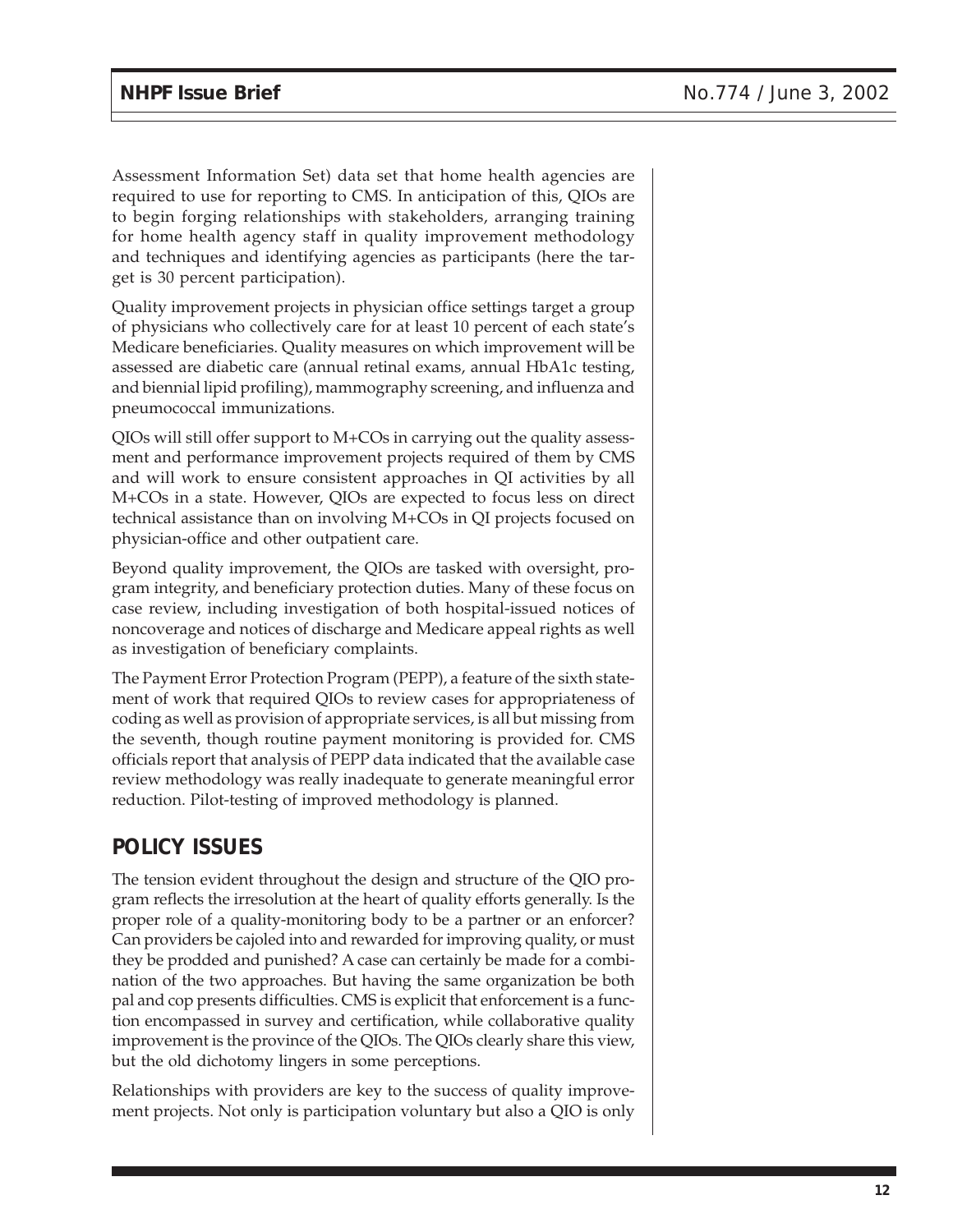one of many organizations extolling quality and seeking a piece of the provider's labors. There are both direct and opportunity costs associated with taking on QI projects. Activities and documentation called for by accreditors or health plans may seem to have more priority than QIO requests—another reason that standardization is eagerly sought.

In addition to competing demands, providers quite often face conflicting incentives. On the one hand, improvements in care outcome are a good thing, and providers may be eligible for some reward for improved performance. On the other, if (as proponents keep promising) good quality care really leads to cost savings, does it not follow that part of the savings come from the provider's own pocket? It is payers who bank the savings, not providers.

However, on a more immediate level, many providers have come to regard their QIO as a resource with assistance to offer in the here-and-now. One executive with a hospital group notes that, in addition to sharing QI ideas and tools, his QIO can offer insights into what CMS is thinking about.15

Another issue related to competing demands is the volume and detail of data to be collected—and the use(s) to which it will be put. QIO representatives express comfort with data that are used internally to make a provider aware of his performance and to identify areas for improvement. As an example, demonstrating to hospital staff that the 12 AMI patients out of 20 that are discharged without beta blockers is higher than the state average is fairly straightforward. Telling the local paper that 60 percent of Hospital X's heart patients are receiving substandard care is not. Collecting data clean and complete enough to defend public performance ratings tends to be complicated, expensive, and controversial.

Beneficiary protection activities have not been without controversy. A report in August 20001 by the DHHS Office of the Inspector General took CMS to task for a beneficiary complaint process it described as "an ineffective safety valve for Medicare beneficiaries" that rarely triggered intervention with providers.<sup>16</sup> The report acknowledged that CMS contracts in fact treat complaints as "a distinctly minor activity." QIO officials report that by far the bulk of the complaints they receive have to do with billing, not quality of care; one chief executive officer recalled that, of some 400 calls to his organization's beneficiary hotline last year, three actually had to do with quality.

The uses to which data are put are an issue in beneficiary protection as well as in QI. While always something of a tug-of-war between consumer and provider interests, results of investigations into beneficiary complaints historically have been kept confidential unless the provider involved authorized their release. A lawsuit filed by Public Citizen on behalf of a Kentucky complainant may change that pattern. It led almost immediately to a summary judgment, issued in July 2001 by U.S. District Judge Ellen Huvelle in Washington, D.C., directing CMS to force the QIOs to

**Many providers have come to regard their QIO as a resource with assistance to offer in the here-and-now.**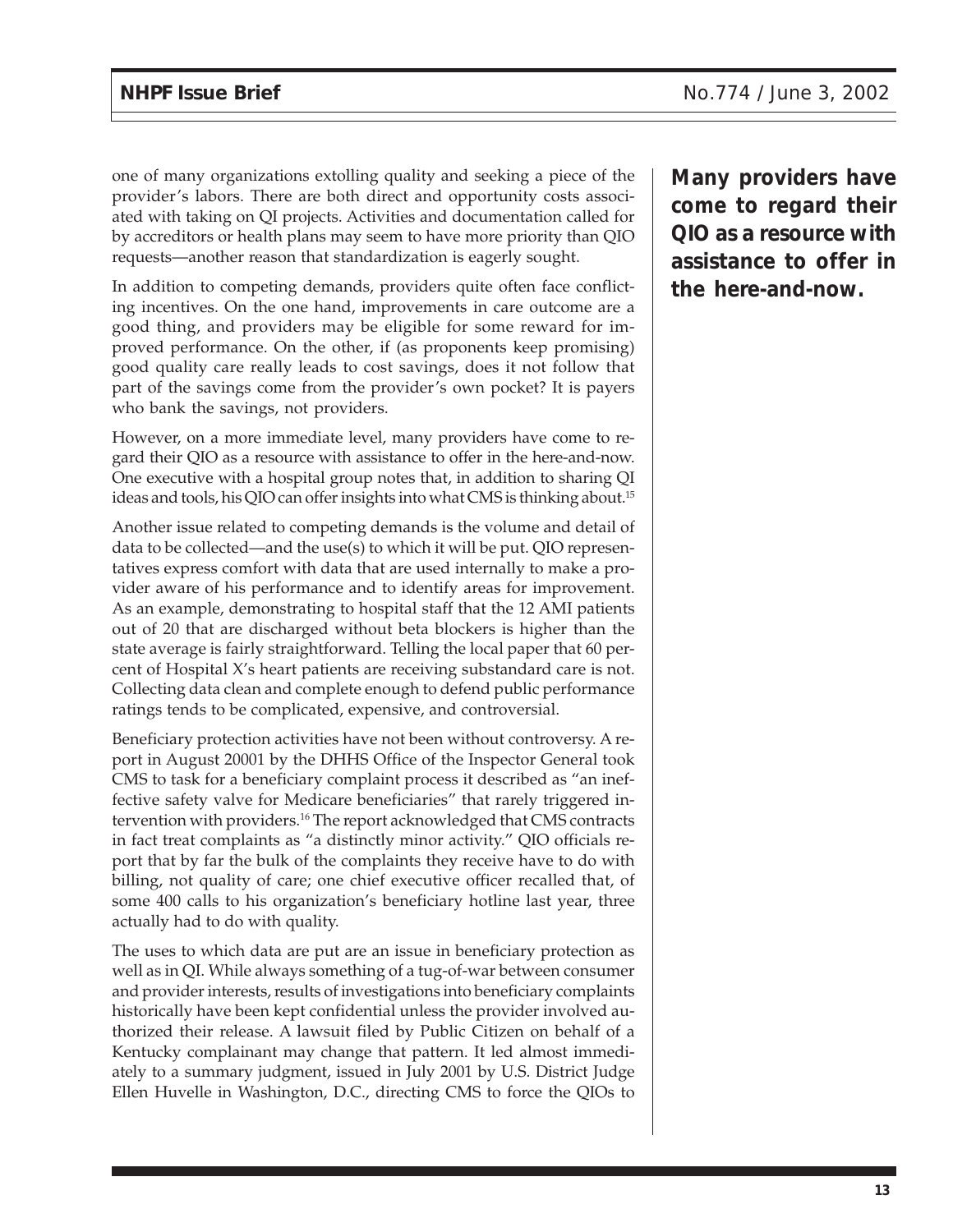comply with beneficiary requests for investigation results, even though that information could become the basis for malpractice suits. Oral argument in CMS's appeal of the ruling is scheduled to be heard in October.

## **CONCLUSION**

QIO executives generally feel that their organizations are plugged in to efforts to develop national quality policy. AHQA's immediate past president serves on the board of directors of the National Quality Forum. Some QIOs have participated in projects with the Institute for Healthcare Improvement. The nursing home initiative will likely bring QIOs more into the public eye. Yet, to date, they do not seem to have achieved the status of a quality improvement "given" in the minds of policymakers beyond DHHS.

QIOs can muster talent, experience, and provider relationships in every state, though geographic variation certainly exists. They seem wellplaced to help foster the culture change that analysts agree is necessary to wholesale quality improvement in American health care. Whether their partnership efforts are sufficient to drive such change is a question. Whether Medicare (or Congress) can muster the corresponding commitment is another.

### **ENDNOTES**

1. Institute of Medicine (IOM), *Medicare: A Strategy for Quality Assurance,* vol. 1, ed. Kathleen N. Lohr (Washington, D.C.: National Academy Press,1990), 139.

2. Beth C. Fuchs, "Medicare's Peer Review Organizations," Congressional Research Service, Washington, D.C., June 1990, 3.

3. IOM, *Medicare*, 145.

4. Health Care Financing Administration, *Professional Standards Review Organization 1979 Program Evaluation,* U.S. Department of Health and Human Services, Baltimore, May 1980, 141.

- 5. Dale Bratzler, telephone interview with author to author, May 17, 2002.
- 6. IOM, *Medicare*, 371.
- 7. Wilensky had moved to a position in the White House by the article's publication date.

8. Stephen F. Jencks and Gail Wilensky, "The Health Care Quality Improvement Initiative: A New Approach to Quality Assurance in Medicare," *Journal of the American Medical Association,* 268, no. 7: 900.

9. For more detail, see Thomas A. Marciniak et al., "Improving the Quality of Care for Medicare Patients with Acute Myocardial Infarction," *Journal of the American Medical Association,* 279, no. 17: 1361.

10. Michael Hash, "Partnerships for Health Care Improvement and the PRO Sixth Statement of Work," presentation to an open town hall meeting, July 19, 1999; accessed September 27, 1999, at http://www.hcfa.gov/quality.